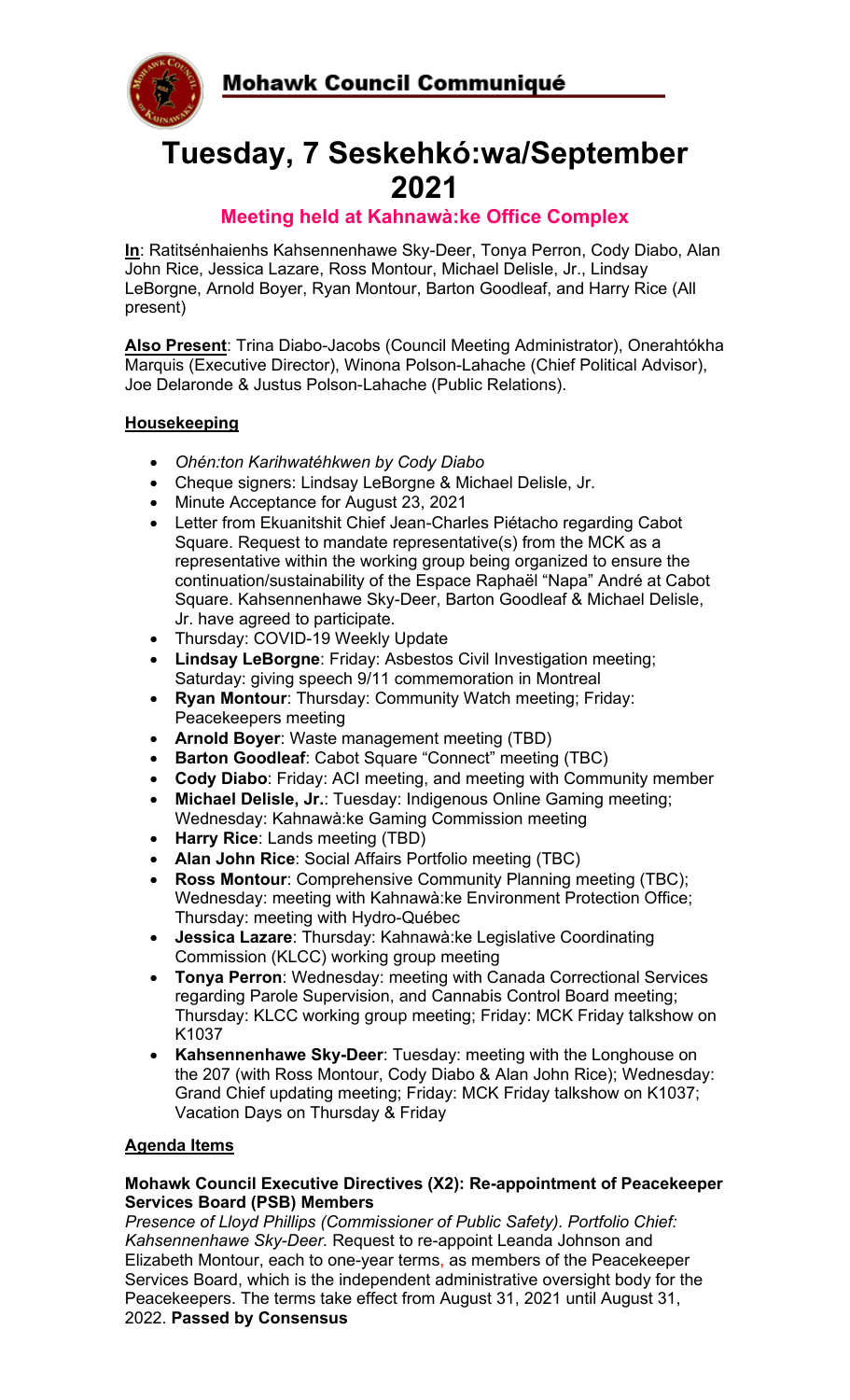

## Mohawk Council Communiqué

#### **Mohawk Council Executive Directive: Portfolio Allocations**

*Presence of Winona Polson-Lahache. Portfolio Chief: Kahsennenhawe Sky-Deer.* Request to approve the Portfolio Allocations for the 2021-2024 term. For this term, sixteen (16) portfolios were identified. The following are the allocations, with the Lead Portfolio Chief indicated:

- 1. **Heritage** Lead: Jessica Lazare, with Harry Rice and Lindsay LeBorgne
- 2. **Environment** Lead: Ross Montour, with Cody Diabo and Alan John Rice
- 3. **Lands & Territories** Lead: Cody Diabo, with Ross Montour, Harry Rice and Barton Goodleaf
- 4. **Indigenous Rights & Research** Lead: Ross Montour, with Barton Goodleaf, Alan John Rice, Jessica Lazare and Mike Delisle, Jr.
- 5. **External Government Relations** Lead: Kahsennenhawe Sky-Deer, with Mike Delisle, Jr., Ross Montour and Cody Diabo
- 6. **Administrative Affairs (Finance, Administration & Operations Committee)** - Lead: Lindsay LeBorgne, with Tonya Perron and Alan John Rice
- 7. **MCK Governance** Lead: Kahsennenhawe Sky-Deer, with Tonya Perron and Jessica Lazare
- 8. **Economic Development** Lead: Mike Delisle, Jr., with Barton Goodleaf, Ross Montour and Cody Diabo
- 9. **Legislation** Lead: Tonya Perron, with Jessica Lazare
- 10.**Justice**  Lead: Tonya Perron, with Jessica Lazare
- 11.**Infrastructure, Transport & Operations** Lead: Arnold Boyer, with Lindsay LeBorgne, Ryan Montour and Cody Diabo
- 12.**Public Safety**  Lead: Ryan Montour, with Arnold Boyer and Barton **Goodleaf**
- 13.**Regulatory Boards/Commissions & Labor**  Lead: Ryan Montour, with Mike Delisle, Jr. Harry Rice, Cody Diabo and Tonya Perron
- 14.**Health**  Lead: Barton Goodleaf, with Arnold Boyer and Lindsay LeBorgne
- 15.**Community Social Affairs** Lead: Alan John Rice, with Ryan Montour, Arnold Boyer, Mike Delisle, Jr. and Harry Rice
- 16.**Education**  Lead: Harry Rice, with Kahsennenhawe Sky-Deer and Ross **Montour**

The complete Portfolio Allocation document, which includes detailed information on Files/Projects, Related Legislation, and Sectoral Tables related to or impacted by each Portfolio is available for viewing on the MCK website [www.kahnawake.com/council/chiefcouncil/asp.](http://www.kahnawake.com/council/chiefcouncil/asp)

#### **Request for Decision: Legal Matter**

*Presence of Eric Doucet & Stacey Douglas (MCK Legal Services).*  Client/Attorney Privileged

#### **Discussion: Public Safety Measures**

*Presence of Mary Lee Armstrong (Director, MCK Legal Services).* Client/Attorney **Privileged** 

#### **Discussion: Community Meetings**

*Presence of Justus Polson-Lahache (Director of Public Relations).* Discussion on the status of seasonal Community Meetings, which have been on hold since the pandemic began in March 2020, and plans/ideas to improve community engagement during continued application of safety measures. Public Relations Unit has been directed to conduct a survey to gauge opinions on the matter.

#### **Additional Mohawk Council Executive Directives**

One (1) Land Allotment

#### **Council Updates**

• Ryan Montour gave a short update on the Kateri Food basket